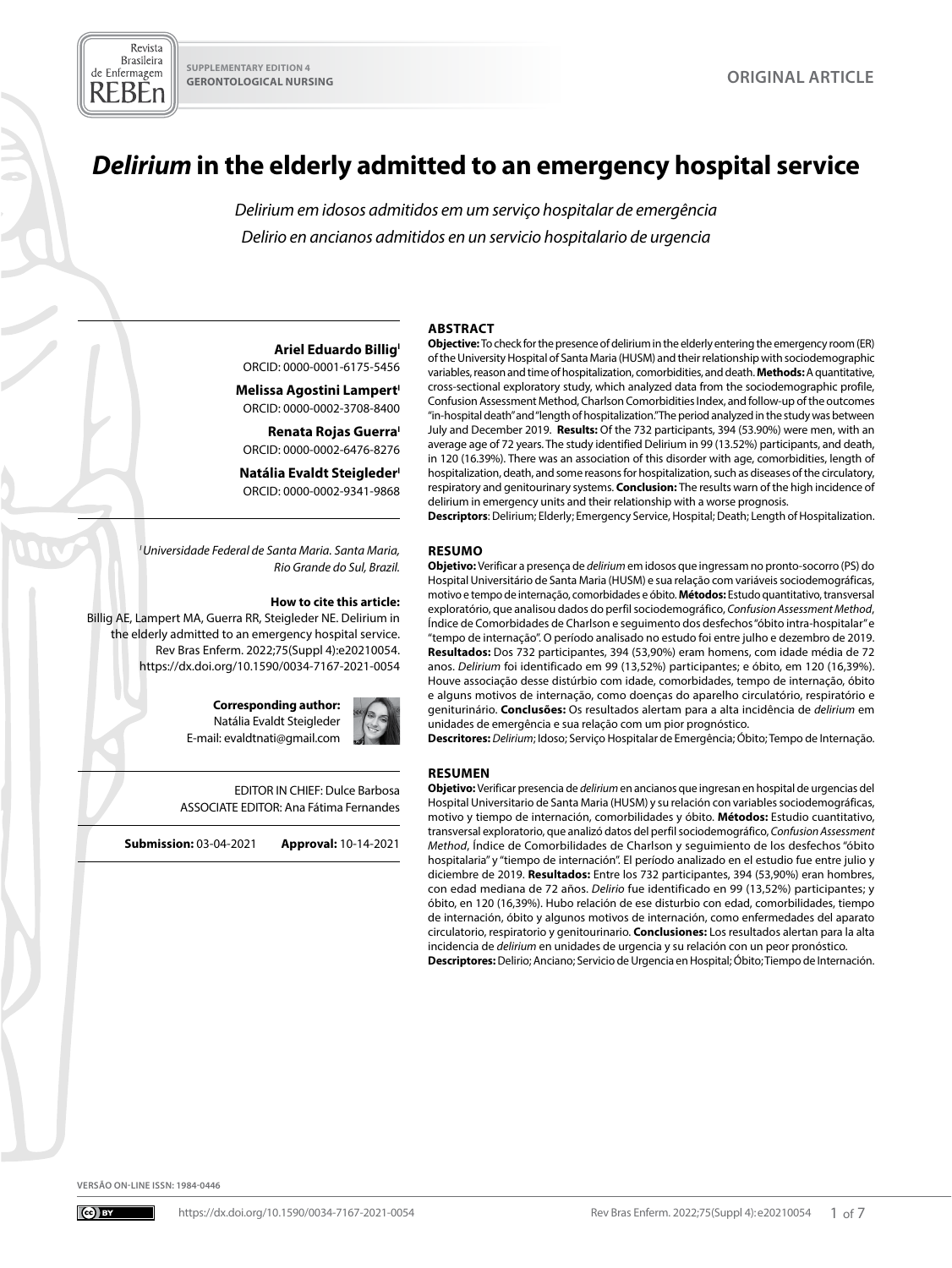# **INTRODUCTION**

*Delirium* can be considered an acute brain failure, the official definition of which is determined by the DSM-5 as a disorder in attention and consciousness that develops acutely, with varying severity throughout the day<sup>(1)</sup>. Its pathophysiological mechanisms are still unclear, but the main models indicate an imbalance of neurotransmitters and neuroinflammation<sup>(2)</sup>.

Despite being a syndrome common among hospitalized elderly, it continues to be poorly recognized and underdiagnosed, leading to worsening of the clinical picture and overload to the companion(2). Some time ago, specialists considered *delirium* a completely reversible event and the result of only one cause but today is known as the result of several factors and is linked to the possibility of developing severe sequelae<sup>(3)</sup>.

Its prevalence varies according to the adopted population, patient assessment period, and method used. Studies indicate that the incidence of *delirium* turns around 24% in patients after hip fracture. In the Intensive Care Unit (ICU), it can have a prevalence of 80%; in an emergency sector, 37%; and in long-stay institutions (ILPI), 40%<sup>(4-6)</sup>.

The result of periods of acute disturbance is worse in the long term since they directly increase the risk of falls, the length of hospitalization, hospital costs, the duration of mechanical ventilation, the degree of cognitive and functional impairment after hospitalization, as well as the chances of institutionalization and mortality<sup>(2-3,6)</sup>.

Prevention has proven to be the best way out, with the detection of the most fragile patient as the most important. Assessing the patient's clinical picture, his reserves, physical, cognitive, behavioral, and social disabilities is the first step towards building effective prevention strategies<sup>(7)</sup>.

The risks to *delirium* can be divided into predisposing and precipitating factors. Predisposing factors are alcoholism, chronic pain, history of lung, liver, kidney, heart, brain and/or terminal diseases, age over 65 years, male sex, dementia, depression, violence, falls, history of *delirium*, malnutrition, polypharmacy, pressure injuries, sensory insufficiency, decreased motor activity and social isolation. The main precipitating factors are dehydration, fracture, infection, ischemia, use of improper medications, disease in a high degree of severity, surgery, lack of pain control, urinary or stool retention, being in an ICU environment, sleep deprivation, and physical restraint. There are still some drugs that are inducers of *delirium*, with anticholinergics, benzodiazepines, dopamine agonists, and meperidine being the most at risk. The medications of moderate degree are antibiotics, anticonvulsants, antihypertensive, antiviral, tricyclic antidepressants, among others<sup>(2,8-9)</sup>.

It is already a consensus in the literature and clinical practice in emergency services that the instrument Confusion Assessment Method (CAM) is the most effective way to identify *delirium*, which can assist the team for the diagnosis at admission or during the period of hospitalization of the patient. It has high sensitivity (94.1%) and specificity (96.4%), demonstrating credibility for use in clinical practice<sup>(2,8-10)</sup>.

In Brazil and around the world, emergency services are marked by the continuous movement of people, sounds, and noises every minute, building a chaotic and stressful environment for patients. These conditions will eventually be characterized as triggering factors to the development of cognitive impairments such as *delirium*<sup>(11)</sup>.

Although scholars widely investigated it in International Literature, this disorder is still little studied in Brazilian samples of the elderly, especially when the place of study is the hospital emergency. Therefore, this situation characterizes the present research as pertinent to the scientific field.

# **OBJECTIVE**

To check for the presence of *delirium* in the elderly entering the emergency room (ER) of the University Hospital of Santa Maria (HUSM) and their relationship with sociodemographic variables, reason and time of hospitalization, comorbidities, and death.

# **METHODS**

## **Ethical aspects**

The study observed the ethical aspects according to Resolution No. 466, of December 12, 2012, of the National Research Council, which defines the regulatory standards for research involving human beings.

The Ethics Committee of the Federal University of Santa Maria (UFSM) approved the project. The collected data will be analyzed and published anonymously. The researcher assumes confidentiality concerning the research data. The term of free and informed consent is not necessary because the application of the instrument occurs independently of the research, as it is part of the assistance provided routinely.

# **Design, period and place of study**

This study is part of the project entitled "Predictive Validity of a Complex Patient Identification Instrument in Hospital Admission (CPI)," which takes place at HUSM, being a quantitative, cross-sectional exploratory study guided by the STROBE tool. The study analyzed data relating to *delirium*, describing the sample profile and follow-up of the outcomes "in-hospital death" and "length of hospitalization." The period analyzed in the study was between July and December 2019.

HUSM is academically affiliated to UFSM, it is characterized as a general, public, and teaching hospital of tertiary level with 100% service focused on the Public Health System (SUS). It is a reference in urgency and emergency within the State of Rio Grande do Sul, serving a population that exceeds 1.2 million people, coming from 45 municipalities.

According to statistics sector data, HUSM generates 15,209 hospitalizations per year; 7,053 surgeries in the operating room and 17,158 in short outpatient surgeries; 2,125 births; 180,439 outpatient appointments attended, and 210,365 outpatient appointments scheduled, thus demonstrating 15% absenteeism on the part of patients. There were also 30,254 emergency room visits and 1,013,405 examinations. Regarding the hospitalization of the elderly, the quantitative is around 4,370 per year in the entire hospital, being more than 2 thousand only in the ER.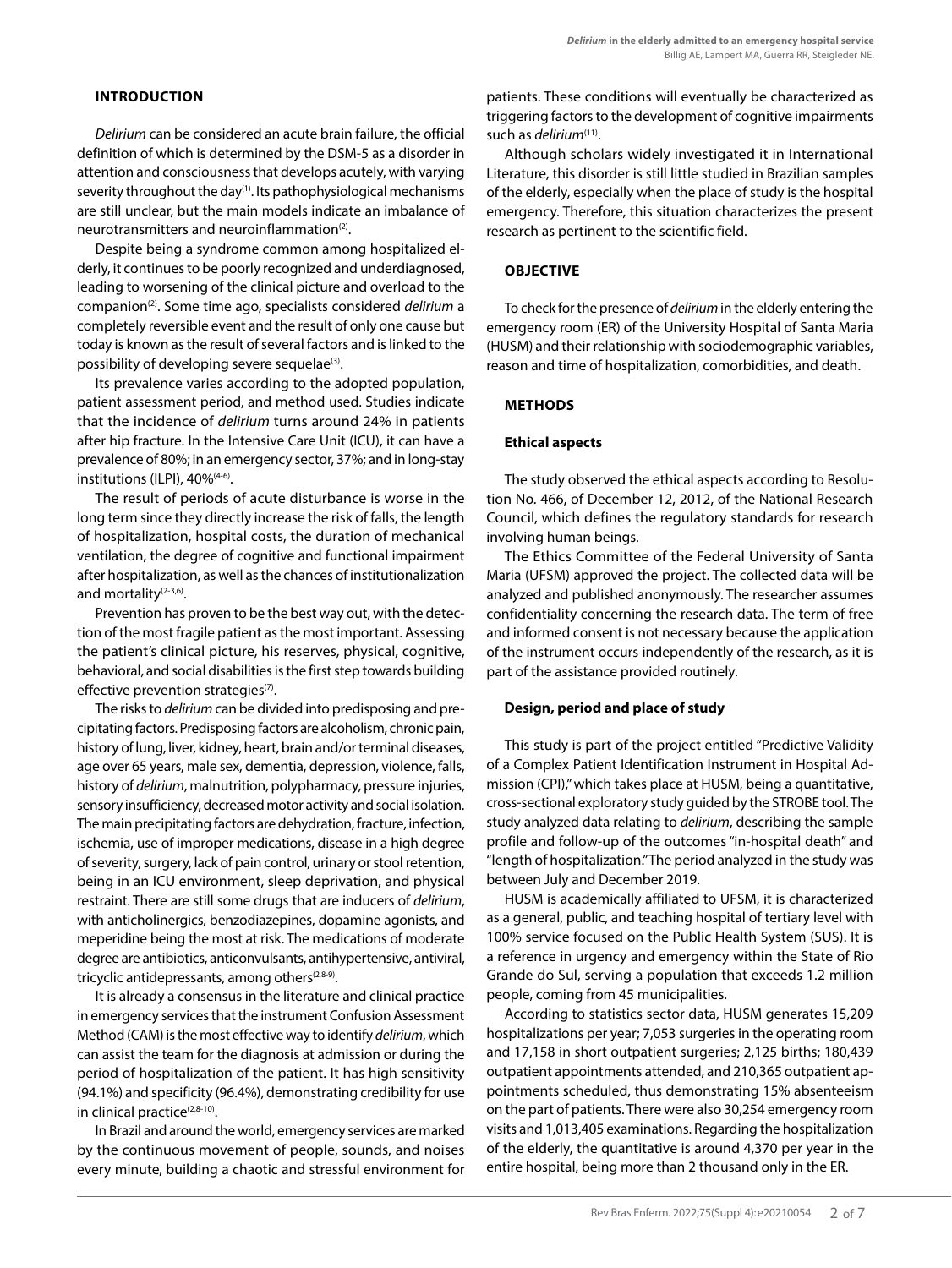## **Population or sample; criteria of inclusion and exclusion**

All elderly patients admitted to HUSM between July and December 2019 were included as the target population. The inclusion criteria of the participants were: age equal to or greater than 60 years at the time of admission to the emergency service and their evaluation by the CPI instrument within 48 hours after hospital admission. The exclusion criteria were: age less than 60 years, no CPI instrument evaluation within the stipulated period due to clinical instability, examinations, or transfer to another hospital unit. Thus, of the 1,027 elderly patients admitted to the emergency room of the hospital of this study between July and December 2019, 732 (71.27%) were classified as eligible and included in the analysis.

#### **Study protocol**

The CPI is an instrument implemented in the ER in July 2019, being part of the daily practice of professionals to evaluate patients at the entrance door of the service. It was developed to characterize the profile of hospitalizations in the ER, giving subsidies for the implementation of institutional policies of reception more consistent with their reality, evaluating functional capacity, the impact of comorbidities, *delirium* as indicators of complexity for care requirements. Nursing professionals apply the instrument upon the first contact with the patient as part of hospital admission and care planning. It is available on the HUSM intranet and completed by the professional within 48 hours of hospital admission to the ER for all adult patients of this sector. This time was stipulated seeking to minimize extraneous factors that would cause confusion bias for the criteria involved in the instrument.

The application generates an automatic message to the responsible person who fills it up and to the assistant team informing whether or not the patient is considered complex. Also, it automatically stores the data in a database developed by the HUSM computer service to carry out the analysis of indicators.

The CPI includes several instruments, but the present research will analyze the data from the CAM and the Charlson Comorbidities Index (CCI). The CCI identifies 17 comorbidities divided into 19 clinical situations; each, with different scores, between 1 and 3, whose sum signals the chance of survival in one year. It considers a risk signaling score of 6 points or more. The study chose this instrument to evaluate the prognosis when patients are affected by different comorbidities at different levels, indicating an overview of the patient's severity. The CAM identifies the presence of *delirium*, and it is composed of five attributes: acute onset, fluctuating course, inattention, disorganized thinking, and altered level of consciousness. Signals risk when there is the presence of the first three associated with the fourth or fifth attribute<sup>(10,12)</sup>.

## **Analysis of results and statistics**

The variables analyzed in the study are age, sex, the reason for hospitalization, marital status, if the patient lives with someone, in addition to the presence of *delirium* (Positive CAM) and impact of comorbidities (indicated by CCI), obtained using CPI. As outcomes, researchers defined the occurrence of death during hospitalization and the length of stay indicated in days, provided by the statistics sector of the hospital itself.

Concerning the reason for admission, the pathologies, as indicated by the International Classification of Diseases (ICD), were grouped in the following categories: infectious and parasitic diseases (A00 – B99), neoplasms (C00 – D48), mental and behavioral disorders (F00 – F99) diseases of the circulatory system (I00 – I99), diseases of the respiratory system (J00 – J99) diseases of the digestive system (K00 – K93) diseases of the genitourinary system (N00 – N99) pregnancy, childbirth and the puerperium (O00 – O99), fractures, and injuries (S00 – T98), and other external causes (V01 – Y98), and other causes may be (other codes).

The data was organized in an Excel database automatically generated through the CPI application. Data relating to the observation of the outcomes were added to this database. The program R, version 3.6.3 carried out the statistical analysis. The presentation of categorical variables was performed using absolute and relative frequencies; for continuous variables, mean, standard deviation, median, minimum and maximum.

The study used the chi-square test to verify the association between the variables Sex and Death with *delirium*. The *t* test evaluated the ratio between age and length of hospital stay with *delirium*, according to the verification of variance through the F test. For the analysis of the marital status, whether the patient lives with someone, the reason for hospitalization, and the results of CCI concerning *delirium*, it employed Fisher's exact test. As a level of significance, it adopted the value of 5%.

Researchers used multiple logistic regression to identify the factors associated with this syndrome and their respective odds ratios. For the selection of the model, they used the technique stepwise. After the choice, they used the ROC curve (Receiver Operating Characteristic) for quality evaluation. For the model, they only selected the significant variables ( $P \le 5\%$ ).

# **RESULTS**

The sample presented in Table 1 is composed essentially of male subjects ( $n = 394$ ; 53.90%), aged between 60 and 97 years, mean of 72 years and standard deviation (SD) of  $\pm$  8.62, married or in a stable union ( $n = 369$ ; 50.41%) and who do not live alone  $(n = 704; 96.17\%).$ 

The main reasons that led them to seek ER were diseases related to the circulatory system ( $n = 221$ ; 30.19%); followed by fractures and injuries ( $n = 101$ ; 13.80%). The maximum hospitalization time was 83 days, and the Mean Time was 10.08 days, with an SD of  $\pm$  10.92 (Table 1).

Table 1 indicates the results of the CAM instrument and signals the presence of *delirium* in 99 patients (13.52%). At a significance level of 5%, the findings indicate no association between sex (p  $= 0.2938$ ), living with someone (p = 0.5681), marital status (p = 0.4583) and reason for hospitalization (p = 0.0863) with *delirium*. The statistical analysis indicates that there is a statistically significant association between death and the results of CCI with *delirium* (p < 0,0001).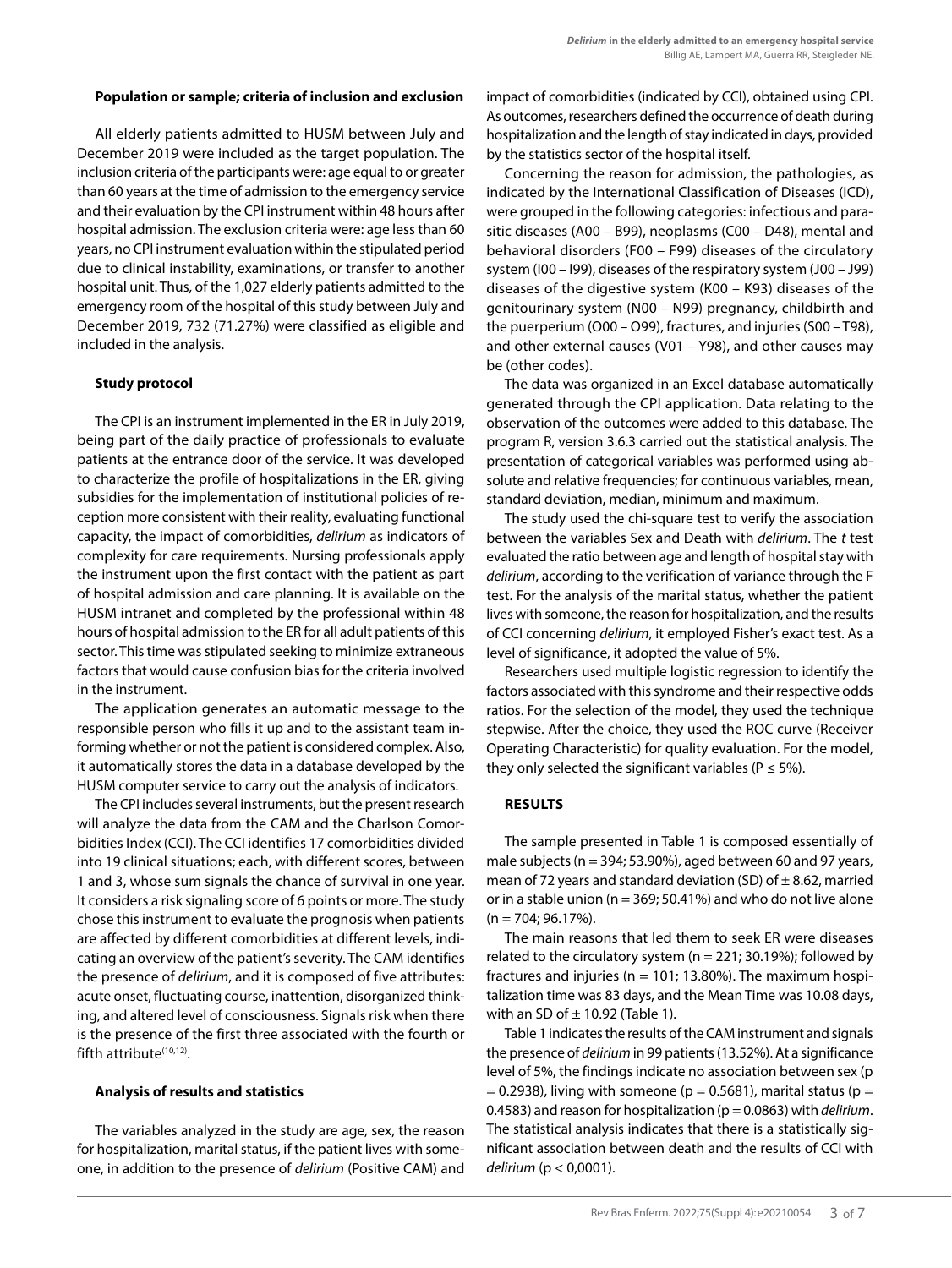#### **Table 1** - Descriptive statistics of categorical variables related to *delirium*, Santa Maria, Rio Grande do Sul, Brazil, 2019

| Variables ( $N = 732$ )              | <b>Positive CAM*</b><br>n (%) | <b>Delirium</b><br>Negative CAM*<br>n(%) | <b>Total</b><br>n(%) | <b>Test used</b> | p value<br>$(a = 0.05)$ |
|--------------------------------------|-------------------------------|------------------------------------------|----------------------|------------------|-------------------------|
| Sex                                  |                               |                                          |                      | Qui-square       | 0.2938                  |
| Male                                 | 48 (6.56)                     | 346 (47.27)                              | 394 (53.90)          |                  |                         |
| Female                               | 51 (6.97)                     | 287 (39.21)                              | 338 (46.10)          |                  |                         |
| <b>Marital Status</b>                |                               |                                          |                      | Fisher's exact   | 0.4583                  |
| Married                              | 41 (5.60)                     | 328 (44.81)                              | 369 (50.41)          |                  |                         |
| Single                               | 15(2.05)                      | 93 (12.70)                               | 108 (14.75)          |                  |                         |
| Widow                                | 28 (3.83)                     | 152 (20.77)                              | 180 (24.59)          |                  |                         |
| Divorced / Separated                 | 9(1.23)                       | 53 (7.24)                                | 62 (8.47)            |                  |                         |
| Others                               | 6(0.82)                       | 7(0.96)                                  | 13 (1.78)            |                  |                         |
| Live with someone                    |                               |                                          |                      | Fisher's exact   | 0.568                   |
| No                                   | 3(0.41)                       | 25(3.42)                                 | 28 (3.83)            |                  |                         |
| Yes                                  | 96 (13.11)                    | 608 (83.06)                              | 704 (96.17)          |                  |                         |
| Reason for admission                 |                               |                                          |                      | Fisher's exact   | 0.0863                  |
| Diseases of the circulatory system   | 33 (4.51)                     | 188 (25.68)                              | 221 (30.19)          |                  |                         |
| Fractures and injuries               | 13 (1.78)                     | 88 (12.02)                               | 101 (13.80)          |                  |                         |
| Neoplasms                            | 8(1.09)                       | 69 (9.43)                                | 77 (10.52)           |                  |                         |
| Diseases of the digestive tract      | 6(0.82)                       | 64 (8.74)                                | 70 (9.56)            |                  |                         |
| Diseases of the respiratory system   | 15(2.05)                      | 47 (6.42)                                | 62 (8.47)            |                  |                         |
| Diseases of the genitourinary system | 8(1.09)                       | 23(3.14)                                 | 31 (4.23)            |                  |                         |
| Infectious and parasitic diseases    | 2(0.27)                       | 23(3.14)                                 | 25 (3.42)            |                  |                         |
| Other external causes                | 4(0.55)                       | 44 (6.01)                                | 48 (6.56)            |                  |                         |
| Other causes                         | 10(1.37)                      | 87 (11.89)                               | 97 (13.25)           |                  |                         |
| Death                                |                               |                                          |                      | Qui-square       | < 0.0001                |
| Yes                                  | 36 (4.92)                     | 84 (11.48)                               | 119 (16.27)          |                  |                         |
| No                                   | 63 (8.61)                     | 549 (75)                                 | 612 (83.72)          |                  |                         |
| Charlson comorbidities index         |                               |                                          |                      | Fisher's exact   | < 0.0001                |
| 98% chance of survival               | 37 (5.05)                     | 5(0.68)                                  | 42 (5.73)            |                  |                         |
| 89% chance of survival               | 21(2.86)                      | 296 (39.07)                              | 317 (43.30)          |                  |                         |
| 79% chance of survival               | 44 (6.01)                     | 186 (25.40)                              | 230 (31.42)          |                  |                         |
| 64% chance of survival               | 29 (3.96)                     | 114 (15.57)                              | 143 (19.53)          |                  |                         |
| Total                                | 99 (13.52)                    | 633 (86.48)                              |                      |                  |                         |

*\*CAM = Confusion Assesment Method.*

It is relevant to point out that, by setting the significance level at 10%, the category reason for hospitalization would be associated with *delirium*. The study verified that this result occurs because not all reasons for hospitalization are related to this disorder. By reclassifying this variable to group the diseases of the circulatory, respiratory and genitourinary system and separating them from the other reasons for hospitalization in a binary variable, it shows that the reason for hospitalization has a significant association with the *delirium* at a significance level of 5% (p = 0.0031).

The results related to age and length of hospitalization also indicated an association with *delirium*, with  $p < 0.0001$  e  $p =$ 0.0003, respectively. The analysis of the hospitalization time of patients who evolved to death demonstrated significance in the relationship with *delirium* (0.0156) (Table 2).

Table 3 presents the final model using the *stepwise*. The final evaluation of the model using the area under the ROC curve showed good discrimination of the results, with a value equal to 0.6924 in a 95% confidence interval (CI: 0.6378-0.7469).

**Table 2** - Descriptive statistics of continuous variables related to *delirium*, Santa Maria, Rio Grande do Sul, Brazil, 2019

| <b>Variables</b>                                    | <b>Delirium</b>      |               | p value          |              |
|-----------------------------------------------------|----------------------|---------------|------------------|--------------|
|                                                     | <b>Positive CAM*</b> | Negative Cam* | <b>Test used</b> | $(a = 0.05)$ |
| Age (years)                                         |                      |               | Teste t          | < 0.0001     |
| Mean $(\pm SD^{**})$                                | 75.49 (8.92)         | 71.58 (8.46)  |                  |              |
| Median                                              | 74                   | 71            |                  |              |
| Minimum-maximum                                     | 60-96                | 60-97         |                  |              |
| Length of hospitalization (days)                    |                      |               | Teste t          | 0.0003       |
| Mean $(\pm SD^{**})$                                | 10.17 (9.64)         | 10.06 (11.12) |                  |              |
| Median                                              | 8                    |               |                  |              |
| Minimum-maximum                                     | $0 - 64$             | $0 - 83$      |                  |              |
| Hospitalization time for patients with death (days) |                      |               | Teste t          | 0.0156       |
| Mean $(\pm SD^{**})$                                | 8.77(7.43)           | 13.42 (13.12) |                  |              |
| Median                                              | 6.5                  | 10            |                  |              |
| Minimum-maximum                                     | $0 - 28$             | $0 - 63$      |                  |              |

*\*CAM = Confusion Assessment Method; \*\*SD = standard deviation.*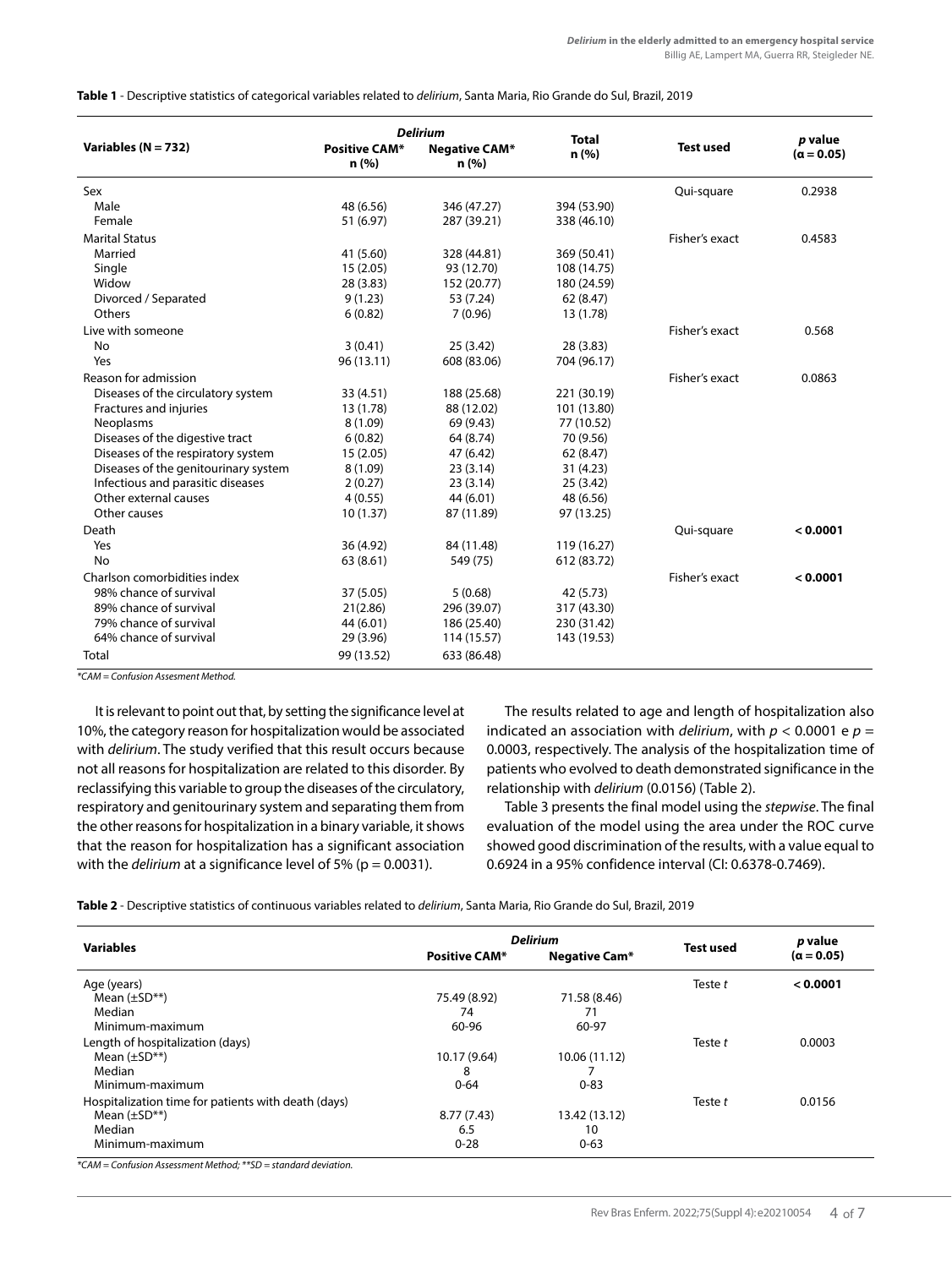**Table 3** - Multiple logistic regression model of the factors associated with *delirium*, Santa Maria, Rio Grande do Sul, Brazil, 2019

| <b>Variables</b>                     | <b>Final Model</b> |               |         |                     |         |  |  |
|--------------------------------------|--------------------|---------------|---------|---------------------|---------|--|--|
|                                      | <b>Estimate</b>    | Default error | z Value | OR* (95% CI)        | p value |  |  |
| (Intercept)                          | $-6.4065$          | 1.0064        | $-6.37$ | ۰                   | 0.0000  |  |  |
| Diseases of the circulatory system   | 0.6082             | 0.2565        | 2.37    | $1.84(1.11-3.04)$   | 0.0177  |  |  |
| Diseases of the genitourinary system | 1.3103             | 0.4549        | 2.88    | 3.71 (1.52-9.04)    | 0.0040  |  |  |
| Diseases of the respiratory system   | 0.9888             | 0.3463        | 2.85    | $2.69(1.36 - 5.30)$ | 0.0043  |  |  |
| Charlson                             | 0.0703             | 0.0420        | 67.۱    | $1.07(0.99-1.16)$   | 0.0944  |  |  |
| Age                                  | 0.0517             | 0.0134        | 3.86    | 1.05 (1.03-1.08)    | 0.0001  |  |  |

*\*OR = Odds Ratio.*

## **DISCUSSION**

The results presented in this study demonstrate that the prevalence of *delirium* at ER is high (n = 98, 13.41%), in line with that indicated in other Brazilian screening studies conducted in the same environment<sup>(13-14)</sup>. The results also match the findings of research carried out in the emergency services of other countries and a meta-analysis<sup>(7,15-16)</sup>.

Age emerged as a variable strongly associated with *delirium* in this study ( $p < 0.0001$ ). Several studies show that the disorder is age-dependent, that is, the older the age, the higher the chance of diagnosis, converging with the results presented here (OR: 1.05; CI (95%): 1.02-1.08)<sup>(17-19)</sup>. The sample was characterized, in its majority, by male individuals (n = 394, 53.90%), something common in research in the hospital environment, given the culture that discourages men to care for their health $(14,20)$ .

Data related to death indicate a strong association with *delirium*  $(p < 0.0001)$ , and among the patients who died, 35  $(4.79%)$  were positive for this syndrome. The literature describes *delirium* as an independent predictor of mortality, with studies indicating a death rate between 6% and 15% in the emergency sector. In the present study, there was an association between time to death and *delirium* (p = 0.0156), showing that subjects with the syndrome end up dying earlier, according to the indication in the literature<sup>(16,21-23)</sup>.

A Brazilian study conducted in an intensive care unit (ICU) found that death, when related to *delirium*, reaches a rate of more than 28%. Another Brazilian study with elderly patients victims of femur fracture, pointed out that patients with such a disorder had approximately six times more chance of progressing to death $(23-24)$ .

The model found in this study indicates that patients diagnosed with diseases of the circulatory system [OR: 1.81; 95% CI: 1.10- 2.99], genitourinary [OR: 3.68; 95% CI: 1.51-8.96], and respiratory [or: 2.68; 95% CI: 1.36-5.28] have greater chances of presenting *delirium* during their hospitalization since it corroborates to what was found in other studies, evidencing that the results presented here are satisfactory. The literature specifies the strong influence of diabetes, renal failure, and pneumonia as the principal diagnoses related to *delirium*(19).

The findings also demonstrate a strong association between ICC and *delirium* (p < 0.0001), stating that patients with more coexisting diseases are more at risk of developing this syndrome during hospitalization. Relevant literature points out that cases of *delirium* not detected by the assistant team generally present a greater burden of comorbidities, indicating that the recognition of this disorder may be affected by the number and/or complexity of previous diagnoses. Other studies evaluating survival and readmission show a strong association between *delirium* and higher results in CCI, increasing the chances of returning to the hospital and death during hospitalization and after discharge<sup>(19,25-28)</sup>.

The length of hospitalization of patients with *delirium* was higher when compared with those not diagnosed with the syndrome (p = 0.0003), ratifying the literature. A multicenter study conducted in Canada indicated that an episode of *delirium* increases hospital stay time by four days, so it has important implications for patients and can contribute to overcrowding (18,26,29).

Regarding the reason for hospitalization and its relation to *delirium*, the specificity in the sample studied of diseases of the circulatory system is clear. Hypertension and diabetes mellitus are among the principal *diseases* that affect the elderly population in Brazil, causing significant limitations in the quality of life and increased mortality, which contributes to the development of cognitive impairments such as *delirium*(14,20).

The literature extensively relates the diseases of the genitourinary system to *delirium*. In addition to generally being silent infectious conditions with less apparent symptomatology, they tend to require quite invasive practices, such as the use of a bladder probe<sup>(13,25)</sup>.

Despite the findings described here, the relationship between pathologies of the respiratory system and *delirium* is most commonly described in the literature in ICU or post-surgical settings, given the use of mechanical ventilation and the high risk of pneumonia after performing specific procedures(3,19,23).

It is essential to highlight the absence of patients diagnosed with dementia in the sample, considering that, to date, there are no screening instruments for *delirium* validated for this specific population, which can generate a confounding factor for the data presented, considering some similarities in its manifestation. If there were patients diagnosed with dementia, they could not be part of the sample, which would characterize an exclusion  $criterion<sup>(30)</sup>$ .

The number of Brazilian surveys involving *delirium* has been growing recently, but when it comes to the emergency sector, this number decreases again. Conducting a study in an emergency environment is a challenge already pointed out by the literature because it is a space marked by overcrowding, where professionals are usually overloaded, in poor working conditions, in search of the balance between the care of the critically ill patient and those who are waiting for a bed for hospitalization<sup>(31-32)</sup>. Such a scenario requires a research framework capable of covering these limitations, with selection criteria and sample size that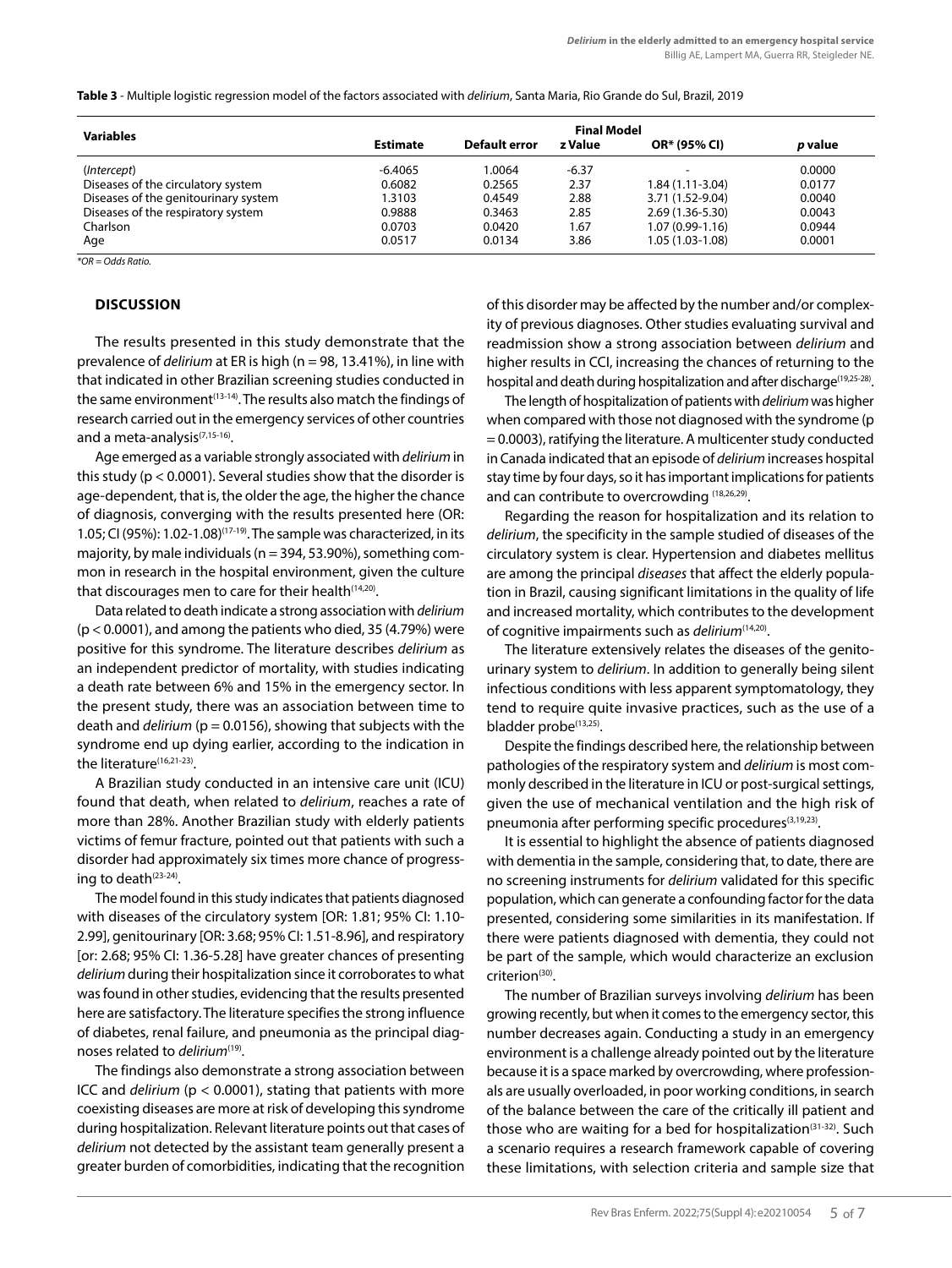suit the environment, but without losing its scientific rigor and generalization capacity. Therefore, the cross-sectional design was adequate to the requirements of the study site $(33)$ .

# **Study limitations**

The study limitations are those intrinsic to cross-sectional studies conducted in a single location, given its limited ability to generalize the results and inability to make causal inferences. In addition, the use of pre-existing clinical data restricted the number of variables and the overall adequacy of the data according to the clinical picture studied.

## **Contributions to the fields of Nursing, Health or Public Policy**

The results described here are valuable for future analyses related to the impact of aging on practical issues of Health Services, clinical pictures with higher prevalence among the elderly, and their respective results, contributing to a more precise analysis of the situation of this population in hospital emergency services.

# **CONCLUSION**

This study aimed to verify the incidence of *delirium* in the emergency sector, presenting relevant results that require greater attention, such as high incidence of the syndrome among the elderly and a strong relationship with death. Because it is reversible and exhibits such adverse outcomes for patients, the scientific community must turn its attention to this clinical picture, especially when observing the rapid demographic transition that the country faces.

The shortage of studies related to *delirium* in the elderly in Brazil is undeniable. This lack can lead to health professionals having less knowledge about its significant impact on the clinical evolution of the patient, as demonstrated in this study.

Therefore, it is necessary to investigate issues related to hospitalized elderly, especially in the emergency sector. Not modifying the behaviors and not adapting the protocols of care is a way of denying the aging of the population and its high demand for health care, causing preventable deaths, development of unnecessary limitations, and overcrowding.

# **REFERENCES**

- 1. American Psychiatry Association (APA). Diagnostic and Statistical Manual of Mental Disorders DSM5. 5th.ed. Washington: American Psychiatric Association, 2013. 596 p.
- 2. Inouye SK, Westendorp RG, Saczynski JS. Delirium in elderly people. Lancet. 2014;383(9920):911-22. https://doi.org/10.1016/ S0140-6736(13)60688-1
- 3. Marcantonio ER. Delirium in Hospitalized Older Adults. N Engl J Med. 2017;377(15):1456-66. https://doi.org/10.1056/NEJMcp1605501
- 4. Yang Y, Zhao X, Dong T, Yang Z, Zhang Q, Zhang Y. Risk factors for postoperative delirium following hip fracture repair in elderly patients: a systematic review and meta-analysis. Aging Clin Exp Res. 2017;29(2):115-26. https://doi.org/10.1007/s40520-016-0541-6
- 5. Kersten A; Reith S. Delirium and delirium management in critically ill patients. ProCare. 2016;21(5):16–22. https://doi.org/10.1007/s00735- 016-0644-5 German
- 6. Han JH, Suyama J. Delirium and Dementia. Clin Geriatr Med. 2018;34(3):327-54. https://doi.org/10.1016/j.cger.2018.05.001
- 7. Hshieh TT, Inouye SK, Oh ES. Delirium in the Elderly. Psychiatric Clinics of North America. 2018;41(1): 1-17. https://doi.org/10.1016/j. psc.2017.10.001
- 8. Torales J, Barrios I, Armoa L. [Delirium: an update for internists and psychiatrists]. Rev Virtual Soc Parag Med Int. 2017;4(2):54-64. https://doi. org/10.18004/rvspmi/2312-3893/2017.04(02)54-064 Spanish
- 9. National Institute for Health and Clinical Excellence NICE. Delirium: diagnosis, prevention, and managemen [Internet]. 2010 [cited 2020 Jul 2]. Available from: http://www.nice.org.uk/cg103
- 10. Fabbri RMA, Moreira MA, Garrido R, Almeida OP. Validity and reliability of the Portuguese version of the Confusion Assessment Method (CAM) for the detection of delirium in the elderly. Arq Neuropsiquiatr [Internet]. 2001 [cited 2020 May 18];59(2A):175-9. Available from: http://www.scielo.br/pdf/anp/v59n2A/a04v592a.pdf
- 11. Hare M, Arendts G, Wynaden D, Leslie G. Nurse screening for delirium in older patients attending the emergency department. Psychosomatics. 2014;55(3):235-42. https://doi.org/10.1016/j.psym.2013.08.007
- 12. Charlson ME, Pompei P, Ales KL, MacKenzie CR. A new method of classifying prognostic comorbidity in longitudinal studies: development and validation. J Chronic Dis. 1987;40(5):373-83. https://doi.org/10.1016/0021-9681(87)90171-8
- 13. Rosso LH, Gomes GA, Maronezi LF, Lindemann IL, Riffel RT, Stobbe JC. Delirium in elderly inpatients in emergency units: a prospective study. J Bras Psiquiatr. 2020;69(1):38-43. https://doi.org/10.1590/0047-2085000000261
- 14. Ohl ICB, Chavaglia SRR, Ohl RIB, Lopes MCBT, Campanharo CRV, Okuno MFP, et al. Evaluation of delirium in aged patients assisted at emergency hospital service. Rev Bras Enferm. 2019;72(Suppl 2):153-60. https://doi.org/10.1590/0034-7167-2018-0386
- 15. Han JH, Wilson A, Schnelle JF, Dittus RS, Wesley EE. An evaluation of single question delirium screening tools in older emergency department patients. Am J Emerg Med. 2018; 36(7):1249‐ 52. https://doi.org/10.1016/j.ajem.2018.03.060
- 16. Kennedy M, Enander RA, Tadiri SP, Wolfe RE, Shapiro NI, Marcantonio ER. Delirium risk prediction, healthcare use and mortality of elderly adults in the emergency department. J Am Geriatr Soc. 2014;62(3):462-9. https://doi.org/10.1111/jgs.12692